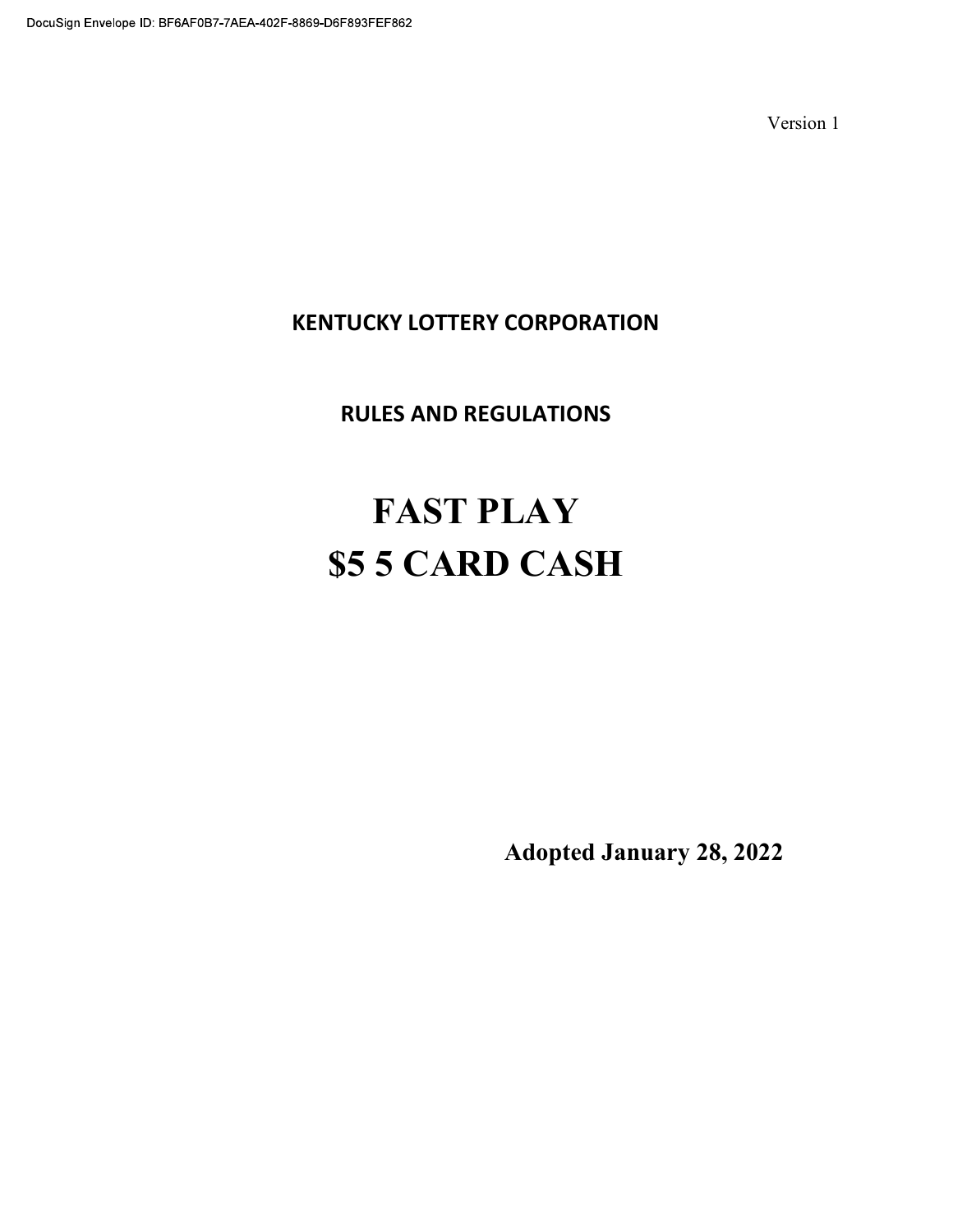#### KENTUCKY LOTTERY CORPORATION

### GAME RULES AND REGULATIONS

# FAST PLAY \$5 5 CARD CASH

#### 1. CREATION

Pursuant to the laws creating and governing the Kentucky Lottery Corporation, there is hereby created an instant terminal game, Fast Play, hereinafter called "FAST PLAY \$5 5 CARD CASH" which shall be conducted pursuant to these Rules and Regulations and KRS Chapter 154A and shall continue until the President publicly announces a termination date. FAST PLAY \$5 5 CARD CASH is one game in a series of Fast Play games which all contribute to a Rolling Jackpot.

Sales of FAST PLAY \$5 5 CARD CASH are effective at the start of business on or about March 28, 2022, at approximately 5:00 a.m. ET, or as announced by the Lottery. Fast Play games, including FAST PLAY \$5 5 CARD CASH, are not available for purchase through iLottery.

#### 2. DEFINITIONS

The following words and terms shall have the following meaning unless otherwise indicated:

- (a)  $KLC$  or Lottery The Kentucky Lottery Corporation;
- (b) President President of the Kentucky Lottery Corporation or any other person to whom the President's authority is lawfully delegated;
- $\epsilon$  FAST PLAY game Fast Play games are an immediate print and play terminal game. They are designed to provide players with instant gameplay results that are generated by a host computer and printed by a lottery terminal. The player does not select his or her own numbers or play symbols. The outcome is determined by the system at the point of purchase (the Drawing) and is not determined by a scheduled drawing or by the skill or judgment of the player. The system distributes outcomes based on the probabilities within the prize structure. The display of the play symbols is for entertainment purposes only. Fast Play games may participate in a Rolling Jackpot, as set forth in the rules and regulations for each game.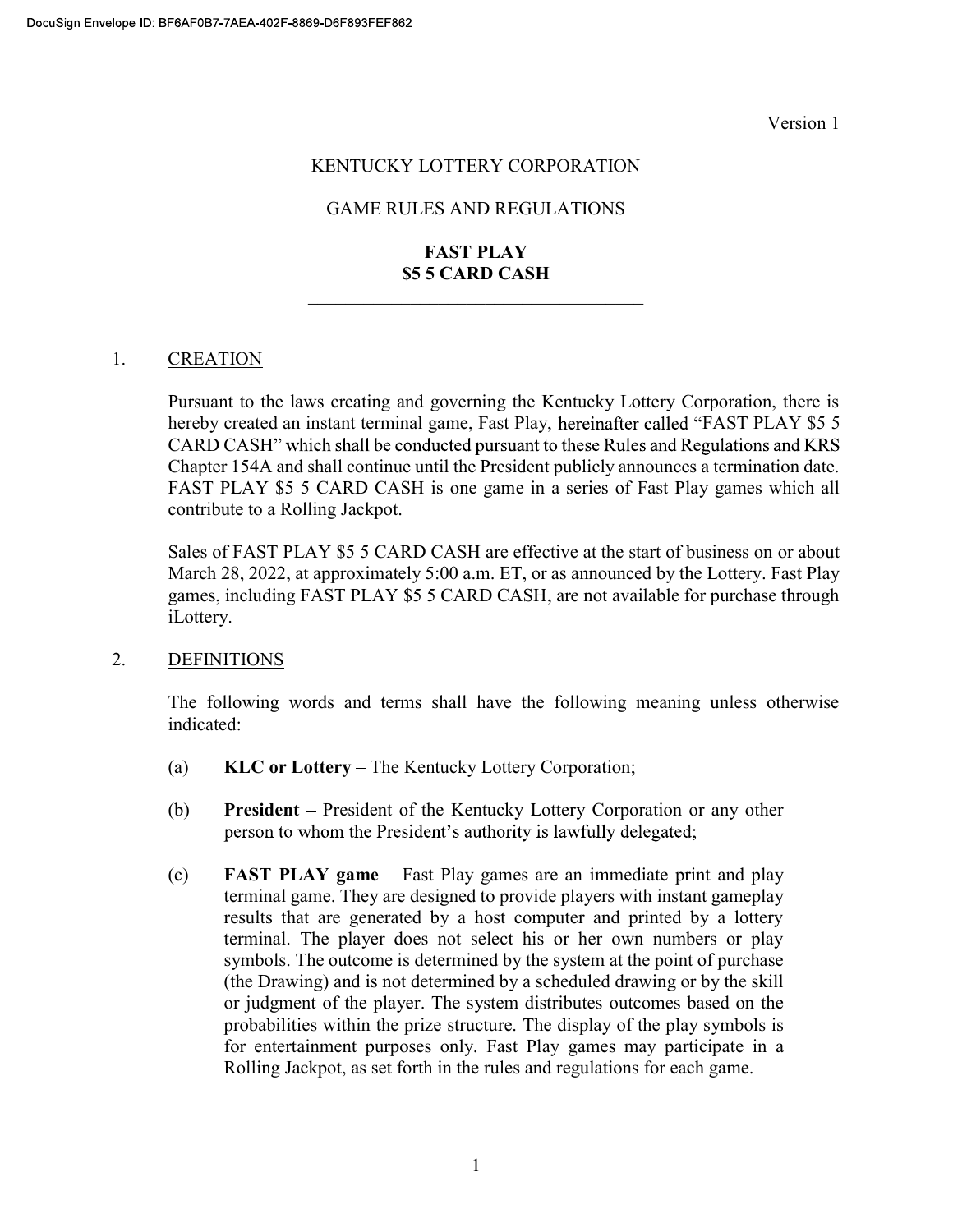- (d) YOUR HANDS HAND 1, HAND 2, HAND 3, HAND 4, and HAND 5, displayed under YOUR HANDS each containing five (5) computer-selected CARD SYMBOLS.
- (e) **CARD SYMBOLS** Twenty-five  $(25)$  computer-selected symbols from the CARD SYMBOL Bank displayed on each Ticket.
- (f)  $CARD SYMBOL Bank The CARD SYMBOL Bank is as follows:$

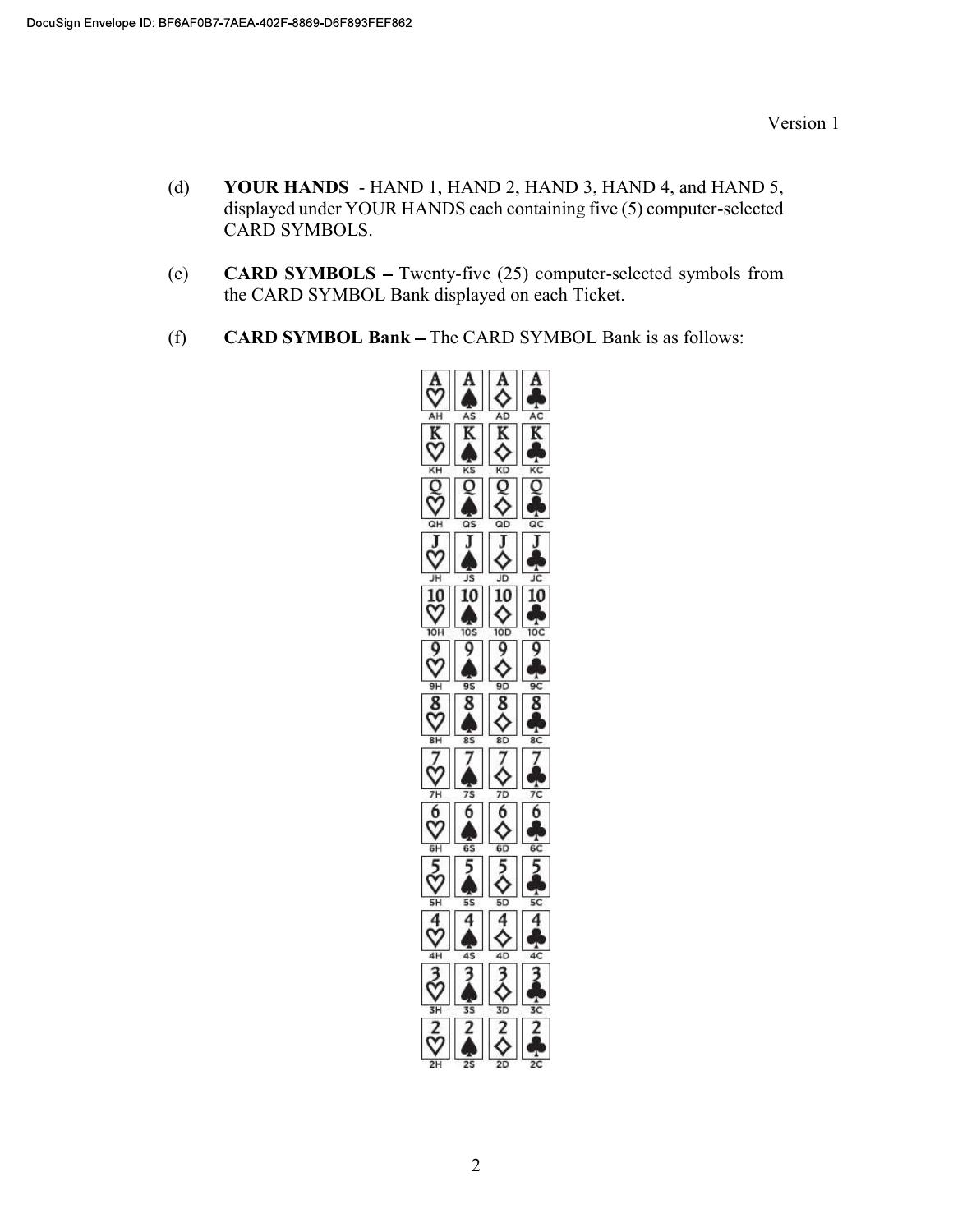(g) WINNING HANDS – There are nine  $(9)$  WINNING HAND combinations and corresponding prizes as follows:



- (h) ROLLING JACKPOT 10% of sales from each Fast Play ticket sold will be rolled into the single Fast Play rolling jackpot fund which includes sales from all participating Fast Play games. The percentage of the rolling jackpot paid to the winner (10%, 20%, 30%, 50%, or 100%) will depend on the price point of the Fast Play ticket purchased.
- (i) **ESTIMATED JACKPOT** At the time of purchase, the "Current Estimated Fast Play Jackpot" amount will print at the top of every \$5 5 CARD CASH ticket. If a jackpot win is triggered by a FAST PLAY \$5 5 CARD CASH purchase, the player will receive fifty percent (50%) of the Current Estimated Jackpot fund printed on the ticket rounded down to the nearest whole dollar (the difference is the "breakage"). The rolling jackpot amount will be reduced by the fifty percent (50%) won by the player, and then will continue to increase with each purchase of a Fast Play ticket.
- (j) Retailer A person licensed to sell lottery tickets who has been approved and contracted with to sell Kentucky FAST PLAY \$5 5 CARD CASH tickets.
- (k) Ticket A Kentucky FAST PLAY \$5 5 CARD CASH Ticket, if produced by a Retailer or a self-service vending machine in an authorized manner. A FAST PLAY \$5 5 CARD CASH Ticket shall include the following information: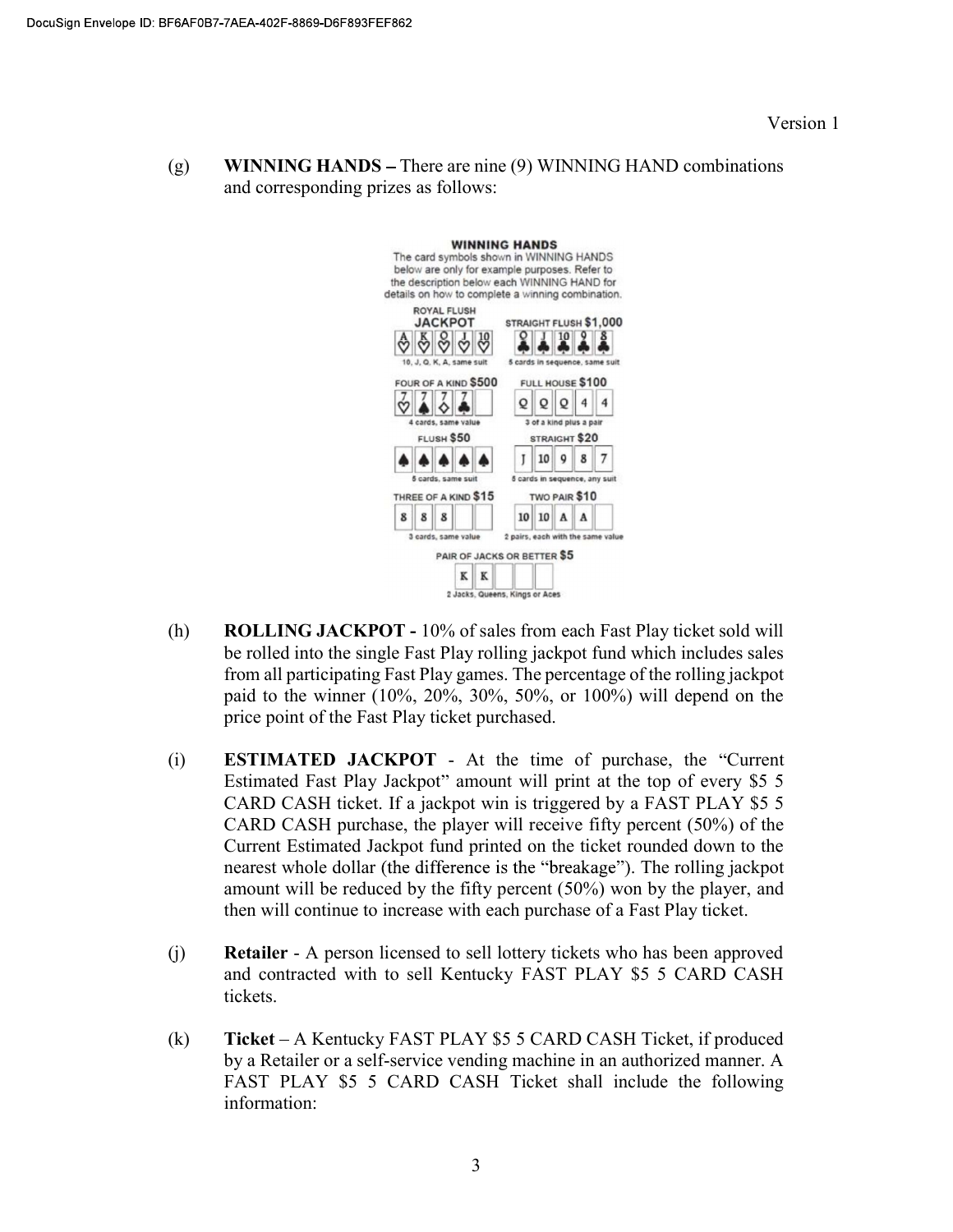- Game Logo
- Current Estimated Jackpot Amount
- How to Play section
- Reveal Area
- Ticket Price
- External serial number
- Date/time ticket printed
- Ticket barcode

This Ticket shall be the only valid proof of the player's purchase and shall be the only valid receipt for claiming or redeeming a prize.

#### 3. PURPOSE AND GENERAL DESCRIPTION

Each FAST PLAY \$5 5 CARD CASH Ticket play area will contain five (5) YOUR HANDS (HAND 1, HAND 2, HAND 3, HAND 4, HAND 5).. The purpose of the FAST PLAY \$5 5 CARD CASH is for the player to make a WINNING HAND combination with a YOUR HAND. If a YOUR HAND matches one of the WINNING HAND combinations, the player shall win the corresponding prize for that WINNING HAND.. Each HAND is played separately. A player can win up to four (4) times and up to Two Thousand Five Hundred Dollars (\$2500), excluding the Jackpot, on a FAST PLAY \$5 5 CARD CASH ticket.

If a player gets "Jackpot" by having a YOUR HAND with a ROYAL FLUSH WINNING HAND combination, the player shall win 50% of the Current Estimated Jackpot amount printed on the Ticket. The Rolling Jackpot amount will be reduced by the fifty percent (50%) won by the player. The Rolling Jackpot for the \$5 5 CARD CASH Fast Play Game shall begin at a minimum of \$10,000.00 and shall grow as subsequent Tickets are sold, until the Rolling Jackpot is won. If a player wins the Jackpot, no other prizes will be won on the ticket other than the Jackpot prize.

All prizes won on a FAST PLAY \$5 5 CARD CASH ticket must be claimed within 180 days of purchase.

#### 4. TICKET SALES RETAILERS

(a) FAST PLAY \$5 5 CARD CASH Ticket sales may only be made through such duly licensed Retailers as the President will appoint and contract with as provided in the Lottery's governing statutes, rules and regulations (relating to Ticket sales retailers).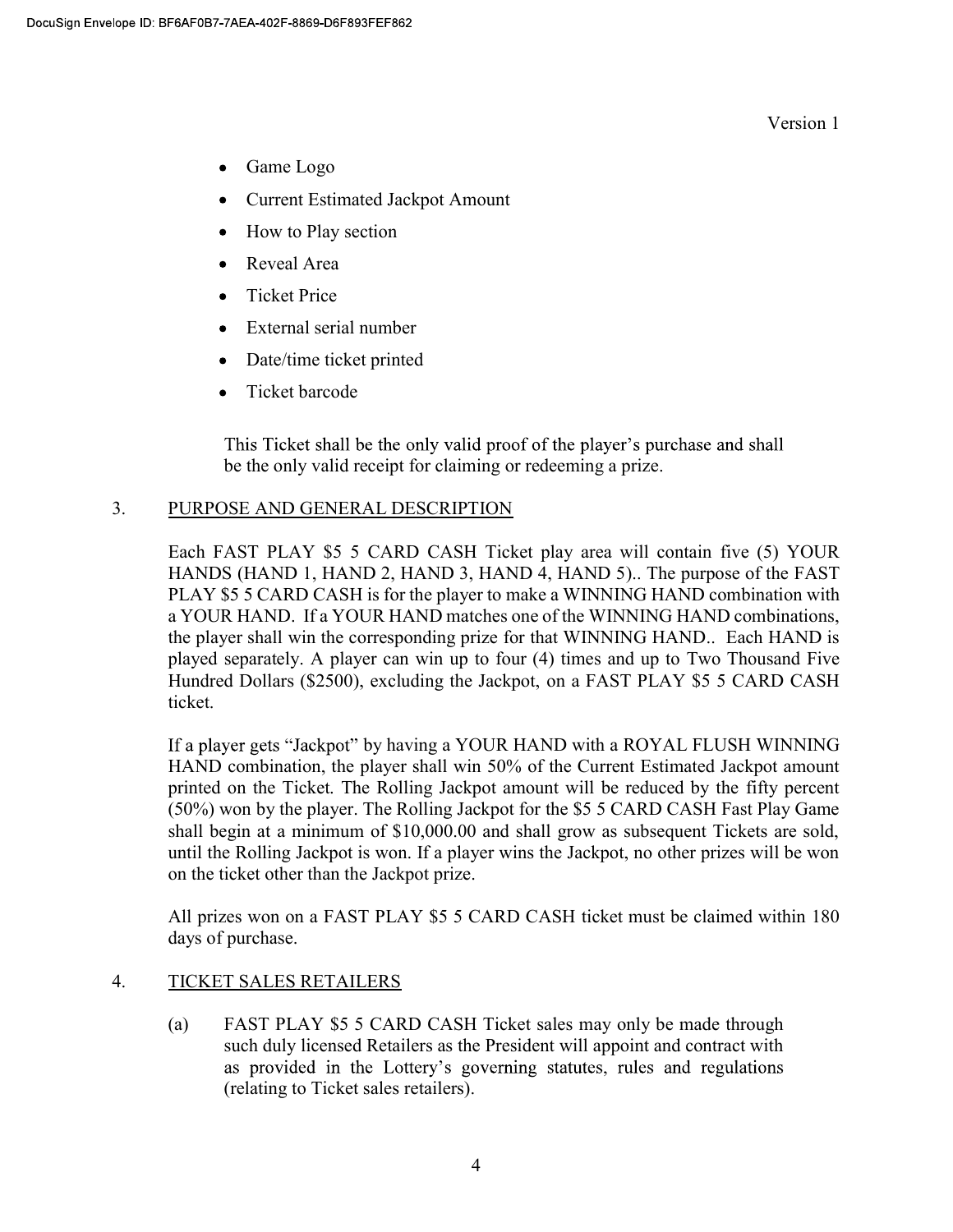(b) The Lottery may, at its discretion, terminate sales, without prior notice, by any retailer upon the grounds set forth in the Retailer contract (and any amendments thereto) in KRS Chapter 154A, and in any administrative regulations adopted from time to time by the Lottery, copies of which may be obtained from the Lottery's corporate headquarters upon written request.

# 5. TICKET PRICE

The cost of FAST PLAY \$5 5 CARD CASH is five dollars (\$5.00) per ticket.

#### 6. TICKET CHARACTERISTICS AND RESTRICTIONS FOR TICKET PURCHASES FROM RETAILERS

- (a) Tickets may be purchased from a terminal operated by a Retailer or purchased from a designated self-service vending machine at certain Retailer locations where available.
	- (1) To purchase a Ticket from a terminal operated by a Retailer, the player verbally asks a Retailer for a FAST PLAY \$5 5 CARD CASH ticket, remits payment to the Retailer for the price of the Ticket, and the Retailer will print a Ticket for the player.
	- (2) To purchase a Ticket from a self-service vending machine, the player follows the instructions on the screen and must insert payment for the price of the Ticket into the vending machine. The vending machine will then issue a Ticket to the player.
- (b) "Play It Again" is not available for a FAST PLAY \$5 5 CARD CASH Ticket.
- (c) A FAST PLAY \$5 5 CARD CASH Ticket may not be canceled.
- (d) By purchasing a Kentucky FAST PLAY \$5 5 CARD CASH Ticket, the player agrees to abide by these Rules and Regulations, as determined by the Lottery.

# 7. TICKET RESPONSIBILITY FOR TICKETS PURCHASED FROM A RETAILER

(a) A winning Kentucky FAST PLAY \$5 5 CARD CASH Ticket purchased from a Retailer is deemed to be a bearer instrument until a name is affixed upon the Ticket in the designated area. At that time the Ticket is deemed to be owned for all purposes by the person(s) so named;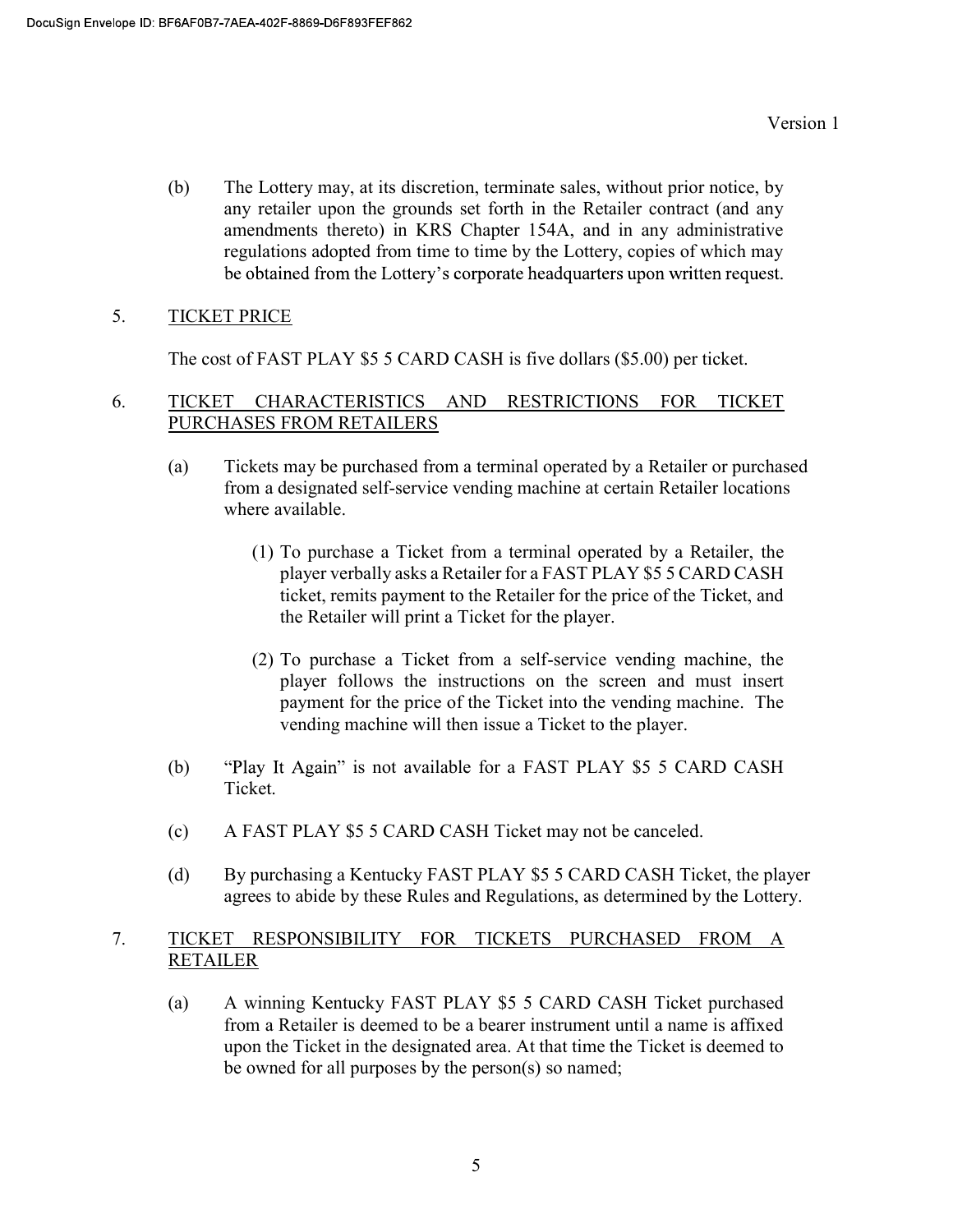- (b) The Lottery shall not be responsible for lost or stolen Kentucky FAST PLAY \$5 5 CARD CASH Tickets;
- (c) The Lottery shall not be responsible for Kentucky FAST PLAY \$5 5 CARD CASH Tickets redeemed in error by a player from a Kentucky FAST PLAY \$5 5 CARD CASH Retailer.

### 8. TICKET VALIDATION REQUIREMENTS FOR TICKETS PURCHASED FROM A RETAILER

- (a) Valid Tickets In order to be deemed a valid Kentucky FAST PLAY  $$5 5$ CARD CASH Ticket purchased from a Retailer, the apparent winning Ticket must be presented and all of the following conditions must be met:
	- (1) The Ticket validation serial number must be present in its entirety. The validation serial number and the selected numbers must both correspond to the computer validation records maintained by the Lottery or its designated draw games vendor;
	- (2) The Ticket must be intact;
	- (3) The Ticket must not be mutilated, altered, reconstituted or tampered with in any manner;
	- (4) The Ticket must not be counterfeit or an exact duplicate of another winning Ticket;
	- (5) The Ticket must have been issued by the Lottery through an on-line Kentucky FAST PLAY \$5 5 CARD CASH Retailer in an authorized manner;
	- (6) The Ticket must not have been stolen;
	- (7) The Ticket must be validated in accordance with Section 10 (relating to procedures for claiming and payment of prizes) and submitted for payment within one hundred eighty days (180) days of the purchase date printed on the Ticket;
	- (8) The YOUR HANDS, CARD SYMBOLS, and WINNING HANDS on the Ticket must be as specified in Section 2 (Definitions, Ticket);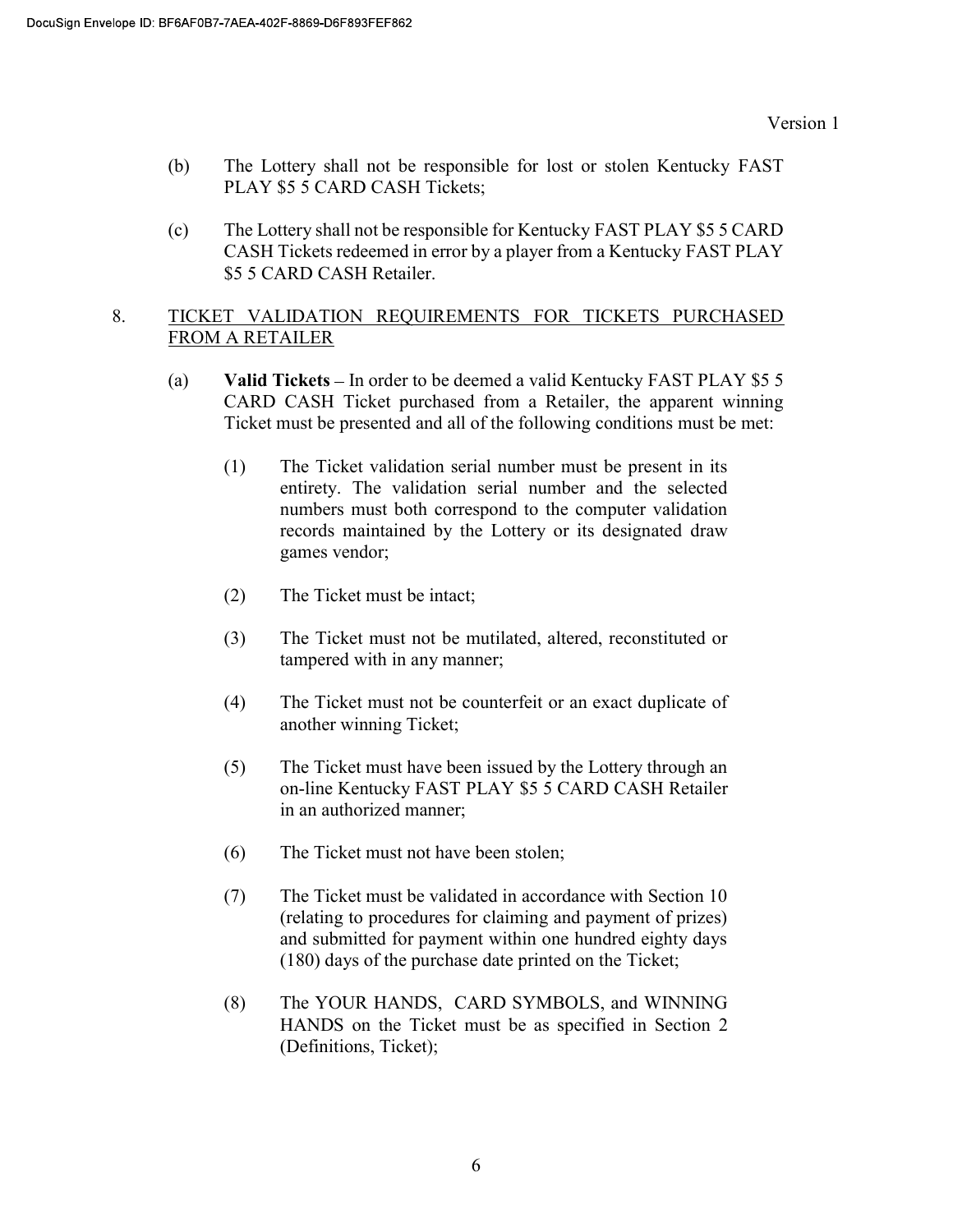- (9) The Ticket data must have been recorded on the central computer system and the Ticket data must match this computer data in every respect;
- (10) The validation data of an apparent winning Ticket must appear on the official file of winning Tickets and a Ticket with that exact data must not have been previously paid;
- (11) The Ticket must not be misregistered, defectively printed or printed or produced in error to an extent that it cannot be processed by the Lottery;
- (12) The Ticket must pass all other confidential security checks of the Lottery;
- (13) By submitting a Kentucky FAST PLAY \$5 5 CARD CASH Ticket for validation, the player agrees to abide by the Rules and Regulations pertaining to Kentucky FAST PLAY \$5 5 CARD CASH, as determined by the President;
- (14) There must not be any other breach of these Rules and Regulations in relation to the Ticket which, in the opinion of the President, justifies disqualification.
- (b) Invalid or Defective Tickets Any Ticket purchased from a Retailer or from a self-service vending machine and not passing all of the validation criteria in this subsection shall be considered void and shall not be paid in accordance with KRS Ch. 154A.
	- (1) The determination of the President in regard to invalid or defective Tickets shall be final and binding. At the President's discretion, an invalid Ticket may be replaced with a Ticket of equivalent sales price from any current Lottery game;
	- (2) In the event a defective Ticket is purchased or in the event the President determines to adjust an error, the sole and exclusive remedy shall be the replacement of such defective and erroneous Ticket with a Ticket of equivalent sales price from any current Lottery game;
	- (3) In the event a Ticket is not paid by the Lottery and a dispute occurs as to whether the Ticket is a winning Ticket, the Lottery may, at its option, replace the Ticket as provided in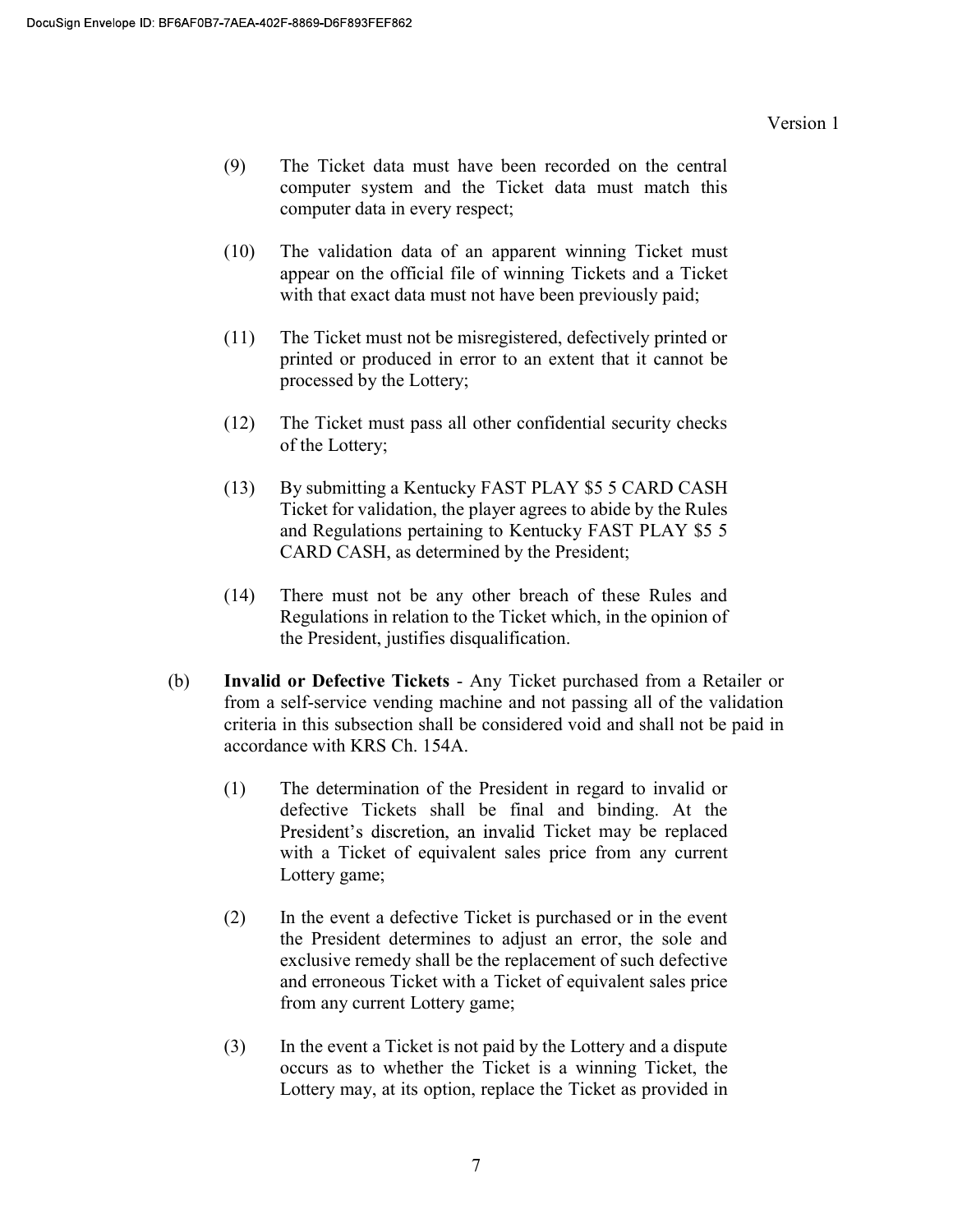paragraph (2) of this subsection. This shall be the sole and exclusive remedy of the holder of the Ticket.

#### 9. PROCEDURES FOR CLAIMING AND PAYMENT OF PRIZES WON ON TICKETS PURCHASED FROM RETAILERS

- (a) Prizes won on a FAST PLAY \$5 5 CARD CASH Ticket shall be claimed within one hundred and eighty (180) days following the date of purchase which appears on the winning Ticket. Such prizes shall be claimed as set forth below or as otherwise directed by the Lottery.
- (b) Tickets having a total cash prize value up to Six Hundred Dollars (\$600.00) may be claimed within one hundred and eighty (180) days following the date of the Drawing in which the prize was won and may be claimed by:
	- (i) presenting the Ticket at any Retailer, provided that such Retailer has sufficient funds available for payment, or at any authorized KLC Cashing Agent;
	- (ii) presenting the Ticket at Lottery headquarters located at 1011 West Main Street, Louisville, Kentucky 40202; or
	- (iii) mailing the signed winning Ticket and an official Lottery claim form to: Kentucky Lottery Corporation, Claims Dept. 100, Louisville, Kentucky 40287-0001.
- (c) Tickets having a total cash prize value of over Six Hundred Dollars (\$600.00) and up to Five Thousand Dollars (\$5,000).
	- (i) Tickets having a total cash prize value of over Six Hundred Dollars (\$600.00) and up to Five Thousand Dollars (\$5,000) may be claimed within one hundred and eighty days (180) days following the date of the Drawing in which the prize was won by presenting the Ticket at any Retailer location that is an authorized cashing agent or in any manner specified in subsection (b) (ii), or (iii) of this section.
- (d) Tickets having a total cash prize value of over Five Thousand Dollars (\$5,000) and up to Twenty Five Thousand Dollars (\$25,000) may be claimed at the Lottery headquarters located at 1011 West Main Street, Louisville, Kentucky 40302 or designated cashing agents may be authorized to cash prizes up to \$25,000.00 within ninety (90) days following the date of the Drawing in which the prize was won; however, Tickets having a total cash prize value over Five Thousand Dollars (\$5,000) not claimed within ninety (90) days must be claimed within one hundred eighty (180) days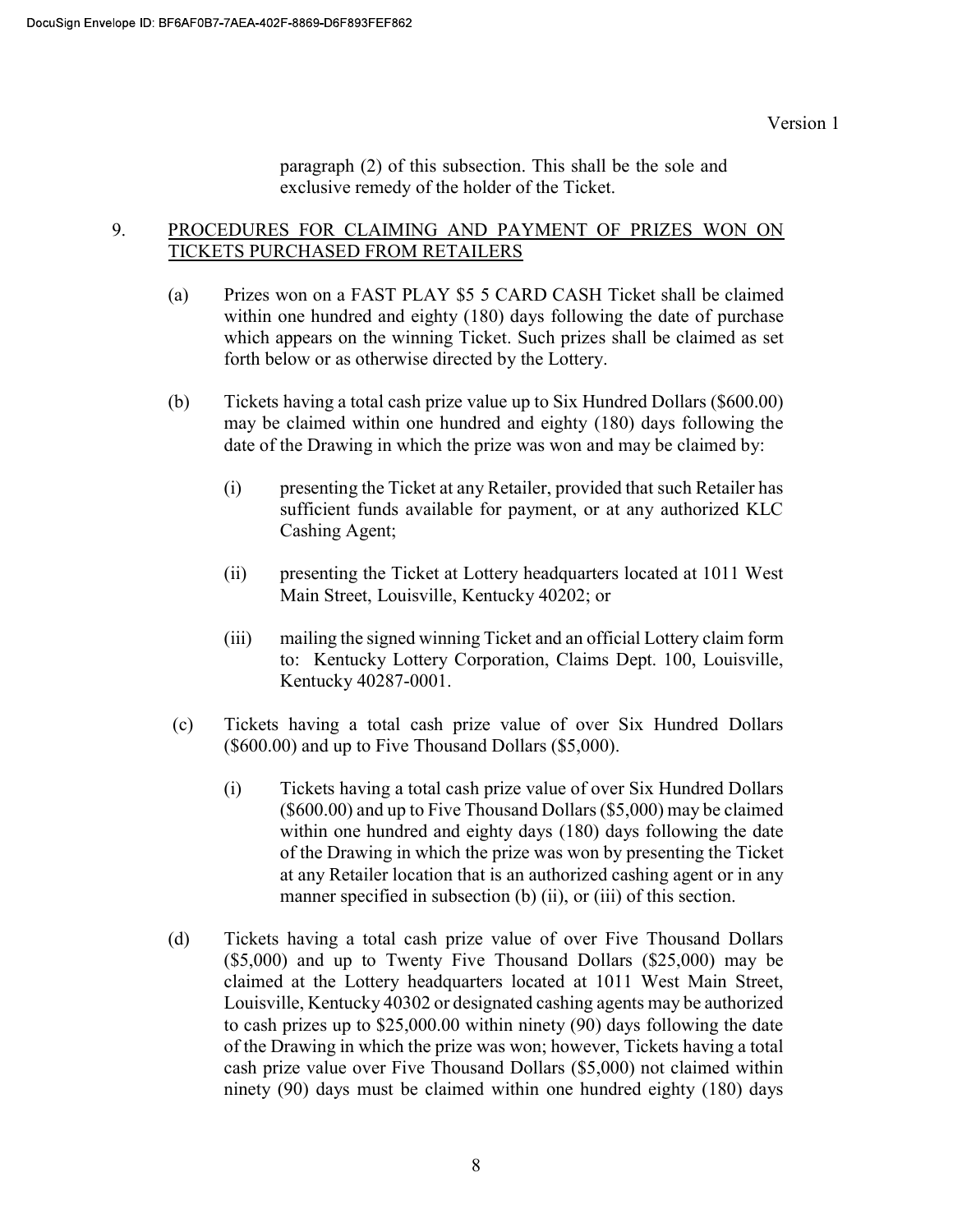following the date of the Drawing in which the prize was won by presenting the Ticket in the manner specified in subsection (b) (ii), or (iii) of this section.

- (e) Tickets having a total cash prize value of over Twenty Five Thousand Dollars (\$25,000) must be claimed at the Lottery headquarters located at 1011 West Main Street, Louisville, Kentucky.
- (f) The Kentucky Lottery Corporation reserves the right in its sole discretion to increase the total cash prize values that may be claimed at cashing agents. Players can contact the Lottery headquarters or a Lottery Retailer for current cashing limits.
- (g) In the event a single Ticket contains multiple wins, the prize amounts shall be added together and shall be paid in accordance with the prize payment limits specified in subsections (b) through (e) of this section.
- (h) The payment of prizes to persons under eighteen (18) years of age and to those persons who may die before receiving any or all of a particular prize shall be paid in accordance with KRS 154A.110 (relating to prizes payable after the death of a prize winner and payment to persons under eighteen (18) years of age), and rules promulgated with respect thereto.
- (i) The Lottery shall be discharged of any and all liability after payment of prizes as provided in KRS 154A.110(4) (relating to discharge of Lottery liability upon payment).

# 10. DETERMINATION OF PRIZE WINNERS AND PROBABILITY OF WINNING

(a) The overall odds of winning FAST PLAY \$5 5 CARD CASH are as follows: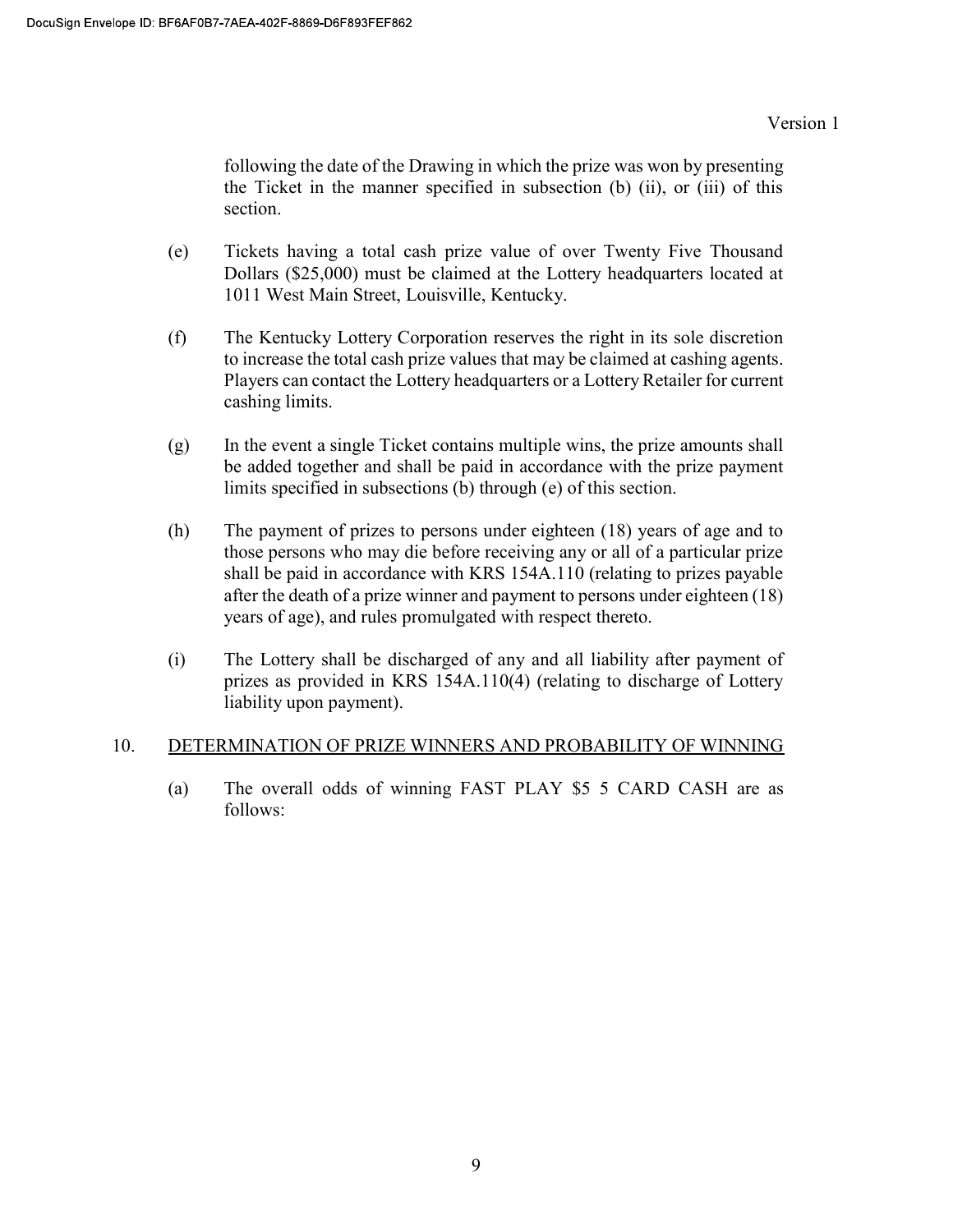| <b>Prize</b>                   | <b>Estimated Odds</b> |
|--------------------------------|-----------------------|
| Rolling<br>Jackpot<br>$(50\%)$ | 1:240,000.00          |
| \$2,500.00                     | 1:60,000.00           |
| \$1,000.00                     | 1:48,000.00           |
| \$500.00                       | 1:6,857.14            |
| \$100.00                       | 1:2,400.00            |
| \$50.00                        | 1:421.05              |
| \$20.00                        | 1:77.42               |
| \$15.00                        | 1:24.00               |
| \$10.00                        | 1:9.60                |
| \$5.00                         | 1:6.86                |
| Overall Odds                   | 1:3.25                |

- (b) The overall prize payout for FAST PLAY \$5 5 CARD CASH is 69.00%.
- (c) The FAST PLAY \$5 5 CARD CASH prizes will be replenished in the prize structure automatically when each prize is won. If the Rolling Jackpot is won on any Fast Play game, the Estimated Jackpot shall be reduced by the percentage of the jackpot won (which depends on the price point of the Fast Play game). If the Estimated Jackpot falls below \$10,000, the Estimated Jackpot shall reset to \$10,000. Odds remain the same for each player for each tier and all prize tiers are available for every player.
- (d) The number of Prize Categories and the allocation of prize money among the Prize Categories may be changed at the discretion of the President and Board of Directors. Such change shall be announced by public notice.

# 11. UNCLAIMED PRIZE MONEY

All prize money on winning Kentucky FAST PLAY \$5 5 CARD CASH Tickets may be retained by the President for payment to the person entitled thereto. In the event no claim or redemption is made within one hundred eighty days (180) days of the purchase date printed on the Ticket, the prize money shall be deposited and paid out in accordance with KRS 154A.110(3).

# 12. WITHHOLDING AND DEBT SET OFF

 Kentucky and federal withholding shall be withheld by the Lottery from prize payments in such amounts as may be required, in accordance with applicable provisions of state and federal law. Prizes are subject to set off of certain debts as required by law.